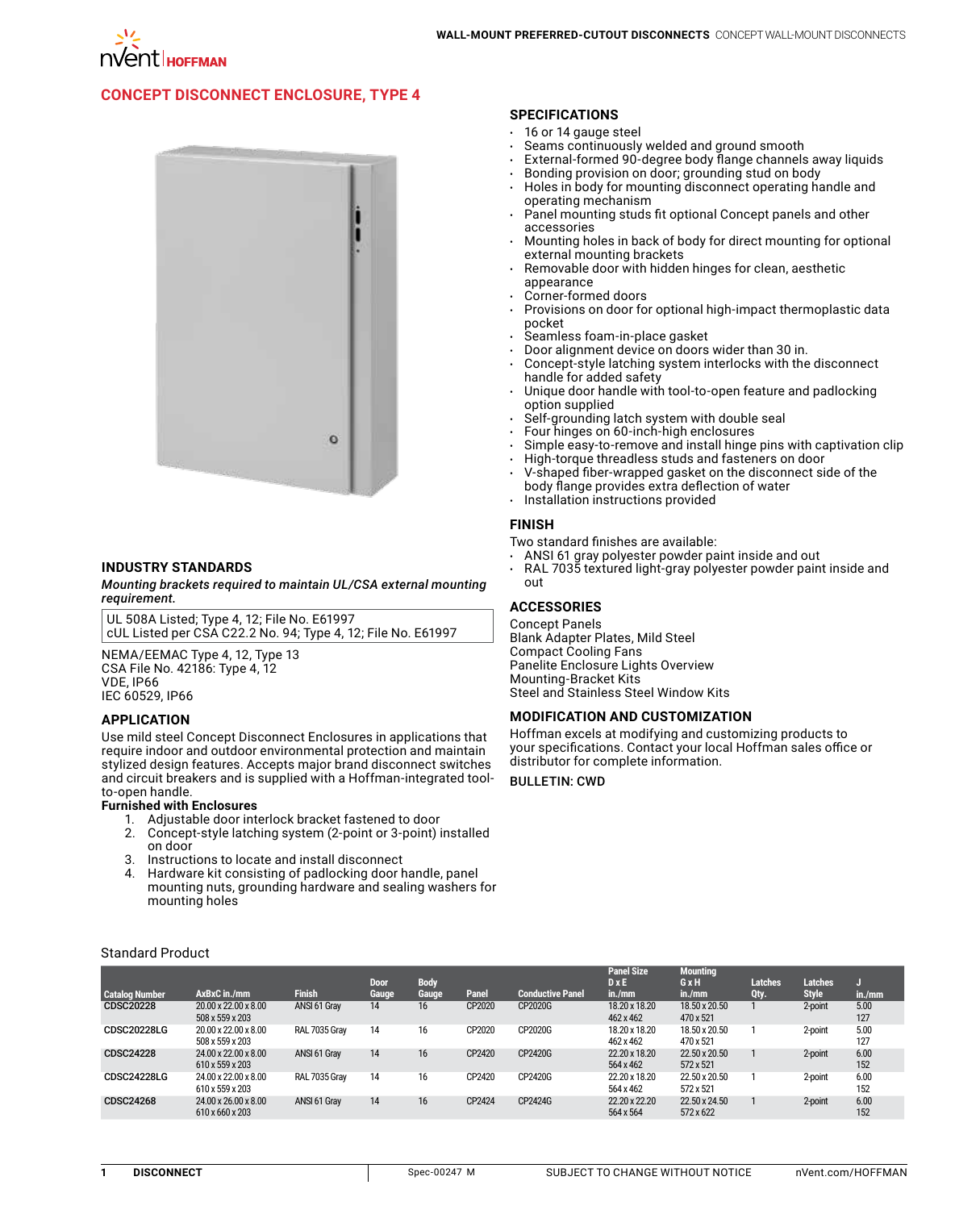

|                       |                                           |               |                 |                 |        |                         | <b>Panel Size</b>           | <b>Mounting</b>             |                |                |              |
|-----------------------|-------------------------------------------|---------------|-----------------|-----------------|--------|-------------------------|-----------------------------|-----------------------------|----------------|----------------|--------------|
|                       |                                           |               | <b>Door</b>     | <b>Body</b>     |        |                         | $D \times E$                | GxH                         | <b>Latches</b> | <b>Latches</b> | J            |
| <b>Catalog Number</b> | AxBxC in./mm                              | <b>Finish</b> | Gauge           | Gauge           | Panel  | <b>Conductive Panel</b> | in./mm                      | in./mm                      | Qty.           | <b>Style</b>   | in./mm       |
| <b>CDSC24268LG</b>    | 24.00 x 26.00 x 8.00<br>610 x 660 x 203   | RAL 7035 Grav | $\overline{14}$ | $\overline{16}$ | CP2424 | CP2424G                 | 22.20 x 22.20<br>564 x 564  | 22.50 x 24.50<br>572 x 622  | $\mathbf{1}$   | 2-point        | 6.00<br>152  |
| CDSC30268             | 30.00 x 26.00 x 8.00<br>762 x 660 x 203   | ANSI 61 Gray  | 14              | 16              | CP3024 | CP3024G                 | 28.20 x 22.20<br>716 x 564  | 28.50 x 24.50<br>724 x 622  | $\mathbf{1}$   | 2-point        | 6.00<br>152  |
| <b>CDSC30268LG</b>    | 30.00 x 26.00 x 8.00<br>762 x 660 x 203   | RAL 7035 Grav | 14              | 16              | CP3024 | CP3024G                 | 28.20 x 22.20<br>716 x 564  | 28.50 x 24.50<br>724 x 622  | $\mathbf{1}$   | 2-point        | 6.00<br>152  |
| <b>CDSC36268</b>      | 36.00 x 26.00 x 8.00<br>914 x 660 x 203   | ANSI 61 Gray  | 14              | 14              | CP3624 | CP3624G                 | 34.20 x 22.20<br>869 x 564  | 34.50 x 24.50<br>876 x 622  | $\mathbf{1}$   | 2-point        | 6.00<br>152  |
| <b>CDSC36268LG</b>    | 36.00 x 26.00 x 8.00                      | RAL 7035 Gray | 14              | 14              | CP3624 | CP3624G                 | 34.20 x 22.20               | 34.50 x 24.50               | $\mathbf{1}$   | 2-point        | 6.00         |
|                       | 914 x 660 x 203                           |               |                 |                 |        |                         | 869 x 564                   | 876 x 622                   |                |                | 152          |
| CDSC36328             | 36.00 x 32.00 x 8.00<br>914 x 813 x 203   | ANSI 61 Gray  | 14              | 14              | CP3630 | CP3630G                 | 34.20 x 28.20<br>869 x 716  | 34.50 x 30.50<br>869 x 775  | $\mathbf{1}$   | 2-point        | 6.00<br>152  |
| <b>CDSC36328LG</b>    | 36.00 x 32.00 x 8.00<br>914 x 813 x 203   | RAL 7035 Gray | 14              | 14              | CP3630 | CP3630G                 | 34.20 x 28.20<br>869 x 716  | 34.50 x 30.50<br>869 x 775  | $\mathbf{1}$   | 2-point        | 6.00<br>152  |
| CDSC423212            | 42.00 x 32.00 x 12.00<br>1067 x 813 x 305 | ANSI 61 Gray  | 14              | 14              | CP4230 | CP4230G                 | 40.20 x 28.20<br>1021 x 716 | 40.50 x 30.50<br>1029 x 775 | $\mathbf{1}$   | 3-point        | 21.00<br>533 |
| <b>CDSC423212LG</b>   | 42.00 x 32.00 x 12.00<br>1067 x 813 x 305 | RAL 7035 Gray | 14              | 14              | CP4230 | CP4230G                 | 40.20 x 28.20<br>1021 x 716 | 40.50 x 30.50<br>1029 x 775 | $\mathbf{1}$   | 3-point        | 21.00<br>533 |
| CDSC423812            | 42.00 x 38.00 x 12.00<br>1067 x 965 x 305 | ANSI 61 Gray  | 14              | 14              | CP4236 | CP4236G                 | 40.20 x 34.20<br>1021 x 869 | 40.50 x 36.50<br>1029 x 927 | $\mathbf{1}$   | 3-point        | 21.00<br>533 |
| <b>CDSC423812LG</b>   | 42.00 x 38.00 x 12.00<br>1067 x 965 x 305 | RAL 7035 Gray | 14              | 14              | CP4236 | CP4236G                 | 40.20 x 34.20<br>1021 x 869 | 40.50 x 36.50<br>1029 x 927 | $\mathbf{1}$   | 3-point        | 21.00<br>533 |
| CDSC483812            | 48.00 x 38.00 x 12.00<br>1219 x 965 x 305 | ANSI 61 Gray  | 14              | 14              | CP4836 | CP4836G                 | 46.20 x 34.20<br>1173 x 869 | 46.50 x 36.50<br>1181 x 927 | $\mathbf{1}$   | 3-point        | 24.00<br>610 |
| CDSC483812LG          | 48.00 x 38.00 x 12.00<br>1219 x 965 x 305 | RAL 7035 Gray | 14              | 14              | CP4836 | CP4836G                 | 46.20 x 34.20<br>1173 x 869 | 46.50 x 36.50<br>1181 x 927 | $\mathbf{1}$   | 3-point        | 24.00<br>610 |
| CDSC603812            | 60.00 x 38.00 x 12.00<br>1524 x 965 x 305 | ANSI 61 Gray  | 14              | 14              | CP6036 | CP6036G                 | 58.20 x 34.20<br>1478 x 869 | 58.50 x 36.50<br>1486 x 927 | $\mathbf{1}$   | 3-point        | 30.00<br>762 |
| CDSC603812LG          | 60.00 x 38.00 x 12.00<br>1524 x 965 x 305 | RAL 7035 Gray | 14              | 14              | CP6036 | CP6036G                 | 58.20 x 34.20<br>1478 x 869 | 58.50 x 36.50<br>1486 x 927 | $\mathbf{1}$   | 3-point        | 30.00<br>762 |
| CDSC363216            | 36.00 x 32.00 x 16.00<br>914 x 813 x 406  | ANSI 61 Gray  | 14              | 14              | CP3630 | CP3630G                 | 34.20 X 28.20<br>869 x 716  | 34.50 x 30.50<br>876 x 775  | $\mathbf{1}$   | 3-point        | 18.00<br>457 |
| CDSC363216LG          | 36.00 x 32.00 x 16.00                     | RAL 7035 Gray | 14              | 14              | CP3630 | CP3630G                 | 34.20 X 28.20               | 34.50 x 30.50               | -1             | 3-point        | 18.00        |
| CDSC423216            | 914 x 813 x 406<br>42.00 x 32.00 x 16.00  | ANSI 61 Gray  | 14              | 14              | CP4230 | CP4230G                 | 869 x 716<br>40.20 X 28.20  | 876 x 775<br>40.50 x 30.50  | $\mathbf{1}$   | 3-point        | 457<br>21.00 |
| <b>CDSC423216LG</b>   | 1067 x 813 x 406<br>42.00 x 32.00 x 16.00 | RAL 7035 Gray | 14              | 14              | CP4230 | CP4230G                 | 1021 x 716<br>40.20 X 28.20 | 1029 x 775<br>40.50 x 30.50 | $\mathbf{1}$   | 3-point        | 533<br>21.00 |
| CDSC423816            | 1067 x 813 x 406<br>42.00 x 38.00 x 16.00 | ANSI 61 Gray  | 14              | 14              | CP4236 | CP4236G                 | 1021 x 716<br>40.20 X 34.20 | 1029 x 775<br>40.50 x 36.50 | $\mathbf{1}$   | 3-point        | 533<br>21.00 |
| CDSC423816LG          | 1067 x 965 x 406<br>42.00 x 38.00 x 16.00 | RAL 7035 Gray | 14              | 14              | CP4236 | CP4236G                 | 1021 X 869<br>40.20 X 34.20 | 1029 X 927<br>40.50 x 36.50 | $\mathbf{1}$   |                | 533<br>21.00 |
|                       | 1067 x 965 x 406                          |               |                 |                 |        |                         | 1021 X 869                  | 1029 X 927                  |                | 3-point        | 533          |
| CDSC483816            | 48.00 x 38.00 x 16.00<br>1219 x 965 x 406 | ANSI 61 Gray  | 14              | 14              | CP4836 | CP4836G                 | 46.20 X 34.20<br>1173 X 869 | 46.50 x 36.50<br>1181 X 927 | $\mathbf{1}$   | 3-point        | 24.00<br>610 |
| CDSC483816LG          | 48.00 x 38.00 x 16.00<br>1219 x 965 x 406 | RAL 7035 Gray | 14              | 14              | CP4836 | CP4836G                 | 46.20 X 34.20<br>1173 X 869 | 46.50 x 36.50<br>1181 X 927 | $\mathbf{1}$   | 3-point        | 24.00<br>610 |
| CDSC603816            | 60.00 x 38.00 x 16.00<br>1524 x 965 x 406 | ANSI 61 Gray  | 14              | 14              | CP6036 | CP6036G                 | 58.20 X 34.20<br>1478 x 869 | 58.50 x 36.50<br>1486 x 927 | $\mathbf{1}$   | 3-point        | 30.00<br>762 |
| CDSC603816LG          | 60.00 x 38.00 x 16.00<br>1524 x 965 x 406 | RAL 7035 Gray | 14              | 14              | CP6036 | CP6036G                 | 58.20 X 34.20<br>1478 x 869 | 58.50 x 36.50<br>1486 x 927 | $\mathbf{1}$   | 3-point        | 30.00<br>762 |

## Purchase panels separately.

NOTE: nVent HOFFMAN cannot guarantee compatibility of disconnect configurations with third-party latching. Please work with your local nVent HOFFMAN distributor or contact nVent HOFFMAN Technical Support, 763-422-2175,<br>Tec

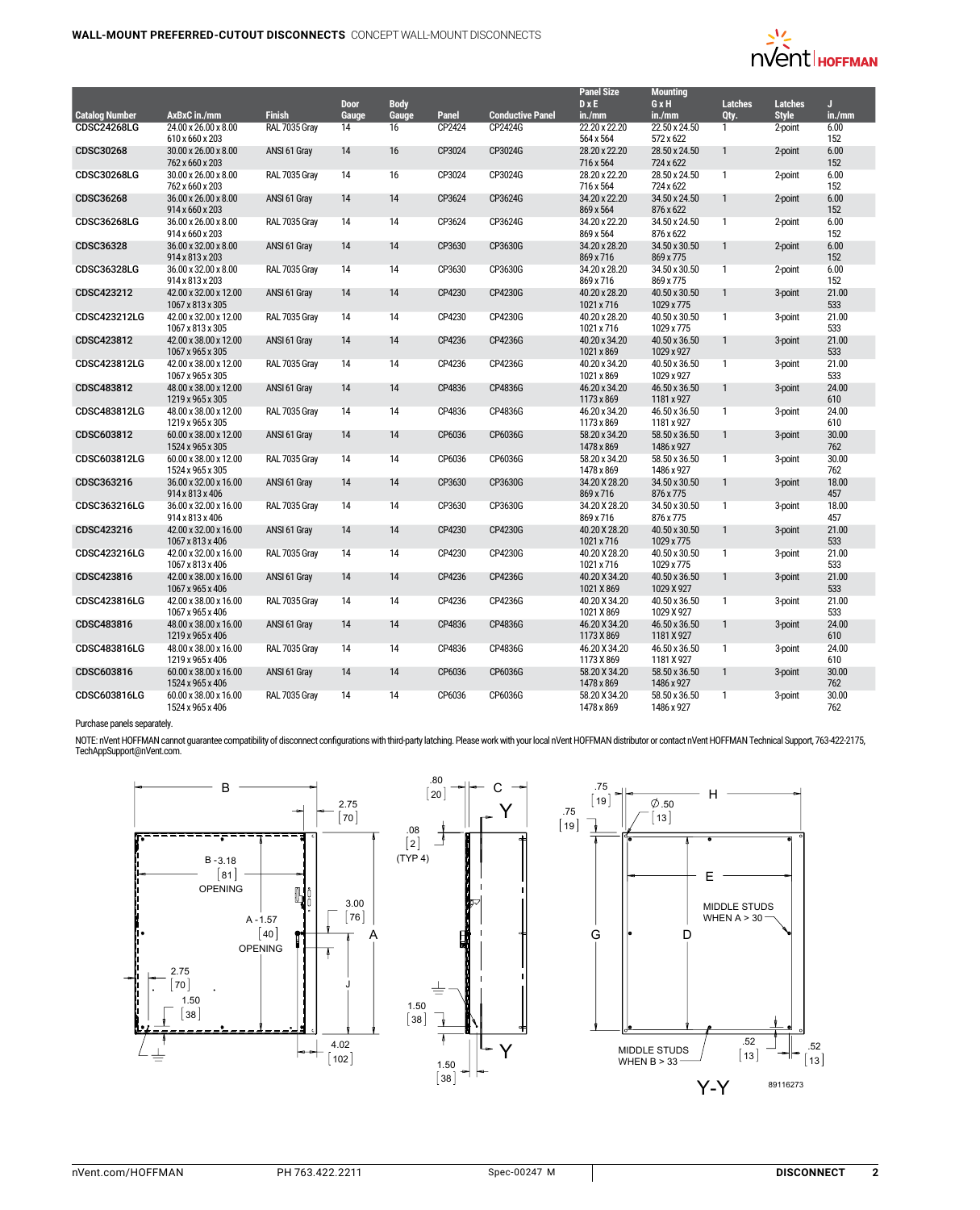# **NVentI** HOFFMAN

## **Disconnect Mounting Space**

Disconnects will occupy space on panel shown by dimensions E1, F1 and G1. Wiring space W1 is available when disconnect is installed in the enclosure.

E1 = 4.75 in. (121 mm) when C = 8.00 in. (203 mm) E1 = 11.62 in. (294 mm) when C = 12.00 in. (305 mm) E1 = 11.62 in. (294 mm) when C = 16.00 in. (406 mm) W1 = Wiring Space.

*See Technical Information for wire bend space.*

Refer to *NATIONAL ELECTRICAL CODE, 2005* article 430-10(b) for wiring space required for line side conductors to be connected to disconnect.

**Verify your application to determine whether wiring space is adequate.**

*Consult Space Occupied by Disconnect drawing to determine whether the disconnect device you are using will fit the enclosure* 



Consult disconnect manufacturer for F1 and G1 dimensions.